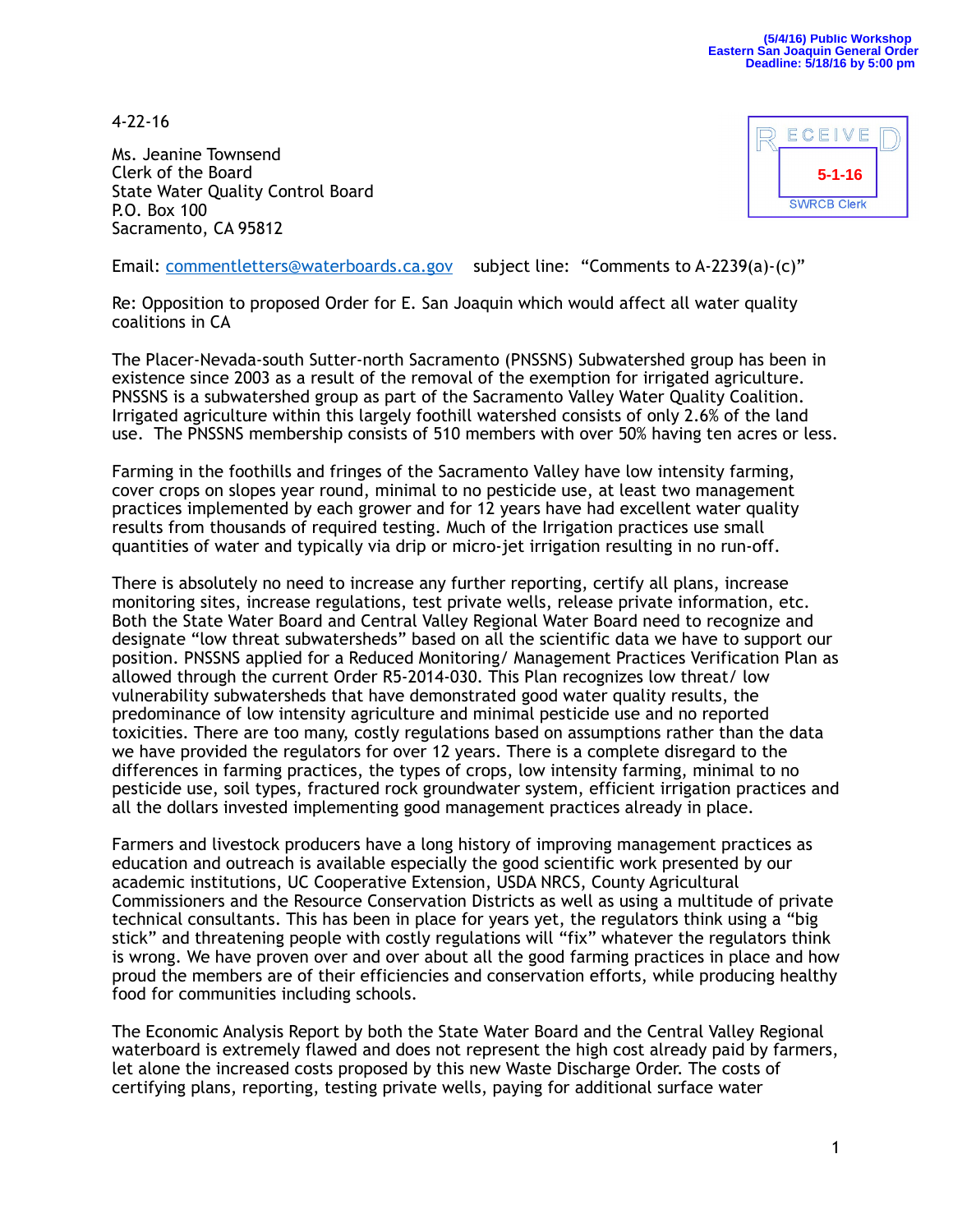monitoring sites, analysis and reporting increase the cost to EACH small grower by a approximately \$4,000-5,000/ yr for small acreage.

The State Water Board's Fact Sheet says, **"We find that the additional costs and burden associated with these revisions are not substantial". T**he waterboards have complete disregard to the costs and financial burden placed on growers especially those with small acreage and/ or in economically disadvantaged communities which are already burdened with low income challenges.

The PNSSNS subwatershed has collected over one million dollars paid by our local farmers and ranchers and we continue to be heavily regulated from this costly government program. The water quality has always been good and farming practices have shown to improve with education over time anyway. Agriculture now has the data to prove what they are doing is generally safe to the environment and in many cases beneficial to the environment! Where is the cost/ benefit ratio and the economic analysis representing the per grower cost, especially paid by the small growers?

It is estimated that these new requirements would **cost each grower, on average approx. \$4,000 - 10,000 to comply** regardless of the low threat and data generated to date. The following is list of some of the current and proposed requirements each grower would have to comply with:

- Growers pay membership fees and a per acreage fee that go to the State Water Board already of which the State Water Board had one million dollars in excess of the growers money last year, and did not reduce the cost to growers. These costs increased 375 % since 2003.
- Certify irrigation plans annually, estimate avg. cost \$1,000
- Certify nitrogen management plans annually, avg. estimate \$1,000
- Certify Sediment and Erosion Control Plans, avg. estimate \$5,000 (\$1-10,000/ grower)
- Submit annual Farm Evaluation Plans per parcel and have private information made public
- Attend at least one annual Education and Outreach plus travel times and costs from rural locations for a centralized meeting
- Increased monitoring sites means a substantial cost shared by each grower (\$35,000 plus analysis and reporting costs= \$50, 000 approx. for an additional site/ year)
- Cost for testing your private well, minimum of two water samples, analyzed and reported, depending on scope of test, SWB est. \$400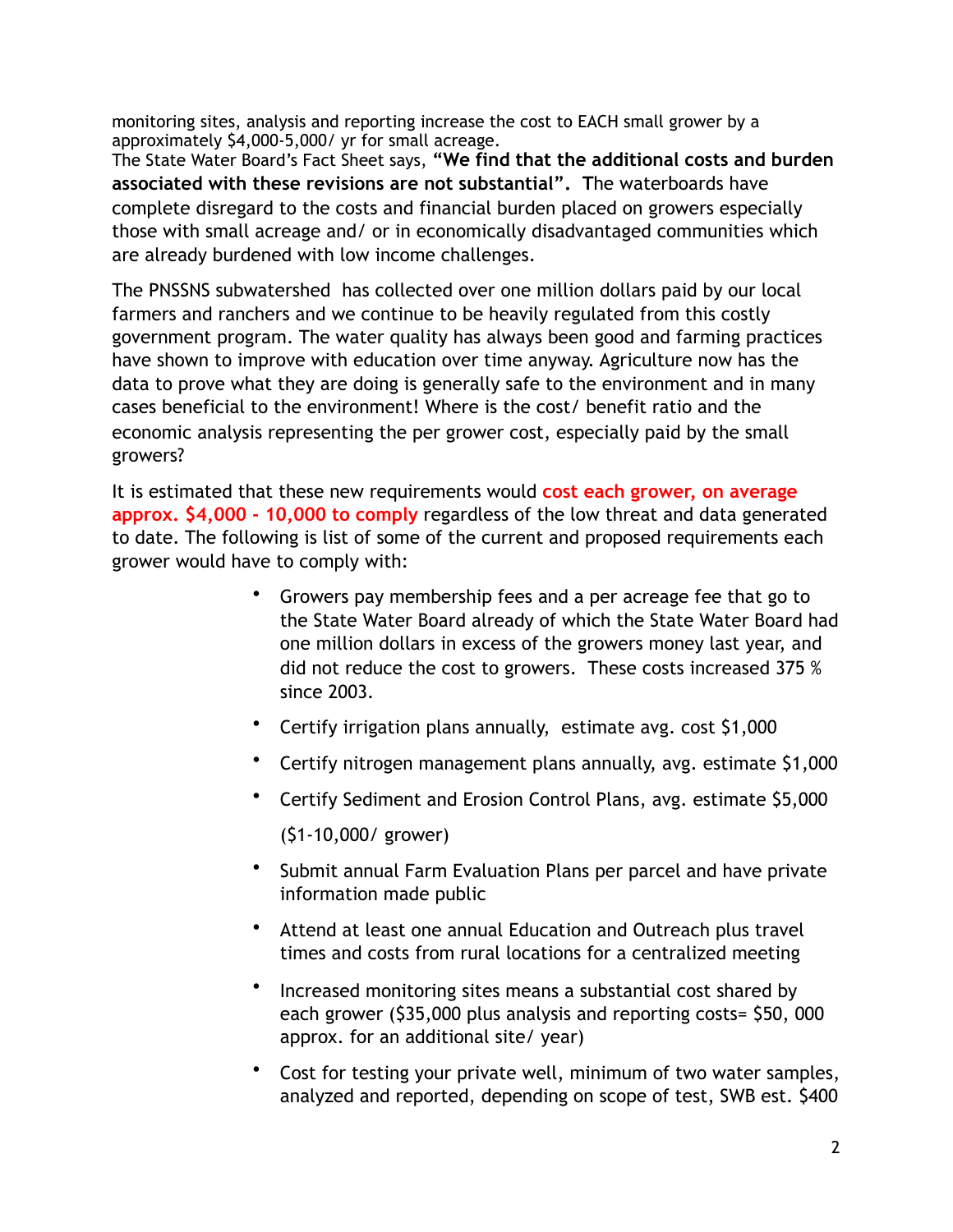- Pay staff or increase your time to report and coordinate all requirements monthly, seasonally and annually
- Increased reporting costs growers pay subwatersheds to work with local farmers and ranchers, develop databases to track and report information,
- develop and disseminate Annual or Monthly Newsletters and coordinate information and meetings, coordinate Education and Outreach workshops, attend regulatory and Sac Valley Coalition meetings to report information back to growers, represent growers to Sac Valley and the waterboards, etc.
- Increased reporting costs with Sac Valley W.Q. Coalition as this entity then coordinates information for 13 subwatersheds to the waterboards and represents the Sacramento Valley and surrounding areas. The SVWQ Coalition coordinates regional reports, hires and coordinates water quality monitoring, analysis and reporting, hires subcontractors/ scientists and develops other major reports on groundwater, water quality trends, management practices effectiveness reporting among just a few that cost approximately \$500,000 to over \$1,000,000 dollars each.
- Waterboard's estimate suggests the need to hire 90 new positions for the new requirements, which in turn would dramatically increase the cost on a per grower basis through acreage fees

There are many sections of the CA Water Code which concern and protect the economic impact to a person/ entity. For instance, CA Water Code section 13267 states that "[t]he burden, including costs, of [monitoring and reporting] shall bear **a reasonable relationship to the need** for the report and the benefits to be obtained from the reports." The proposed regulations and none of the three alternatives show a reasonable need nor a clear relationship of the need. PNSSNS is a low threat subwatershed group. This needs to be addressed appropriately for small growers or livestock producers, low intensity agriculture, producers with irrigated pasture and especially in the foothills of the Sierra Nevada?

We are challenging the State Water Board to explain all the high costs associated with the implementation and reporting of the proposed Waste Discharge Order and the need to address the small acreage and/or low intensity farmer/ producer. To date, members from these subwatershed groups have paid millions of dollars and have thus far paid to support a government program without a need, and now we have the data to prove it. There should be a cost/benefit ratio analysis performed!